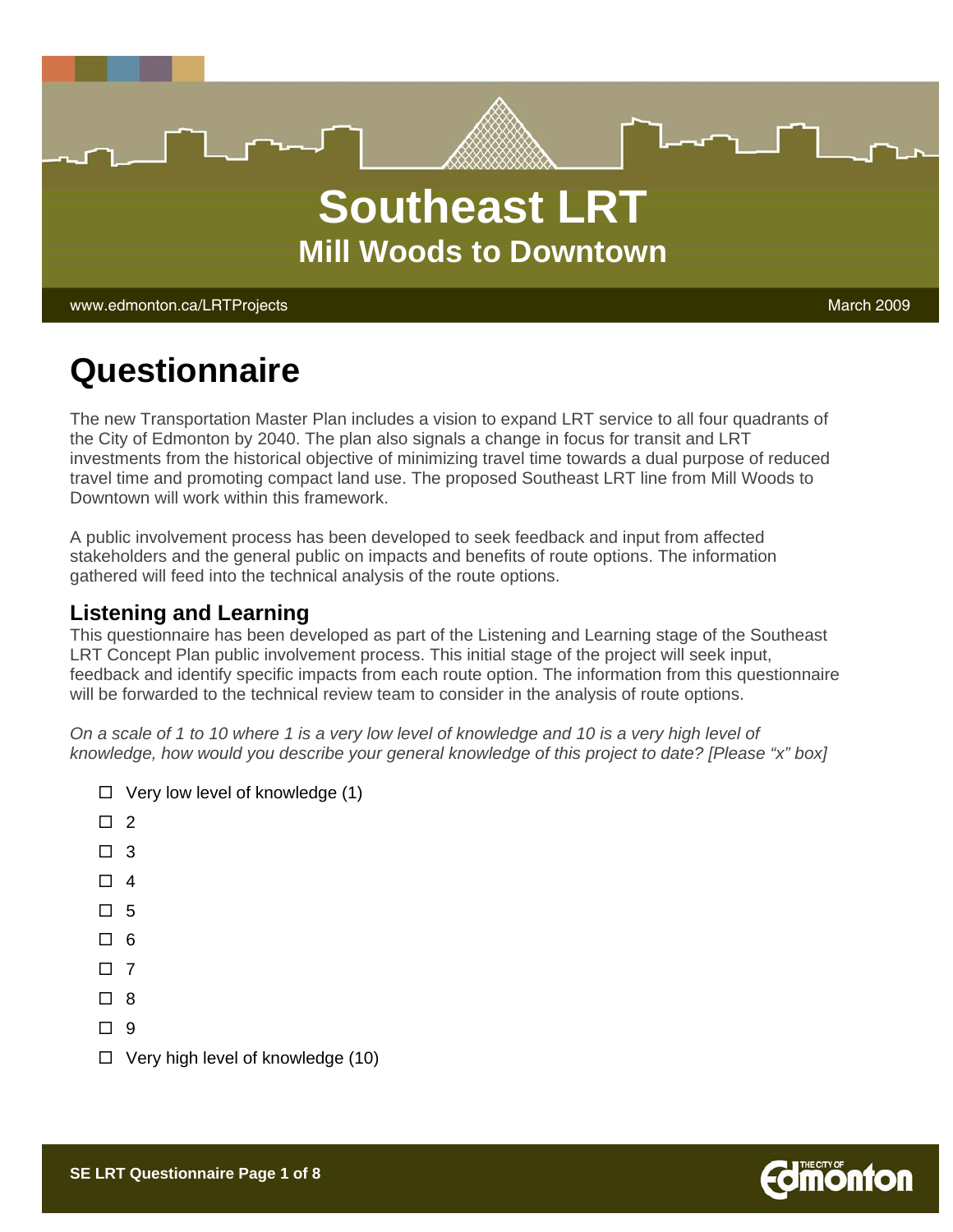

*Are there proposed expansion/growth opportunities in downtown or southeast Edmonton that you feel should be considered in the route alignment decision?* 

*What do you see as the major drivers (i.e. destination, activity centres, etc.) which will encourage and support transit use within the Southeast LRT corridor?* 

*What do you think are the primary concerns or issues that should be considered in the route alignment and design of the LRT expansion from Millwoods to Downtown?* 

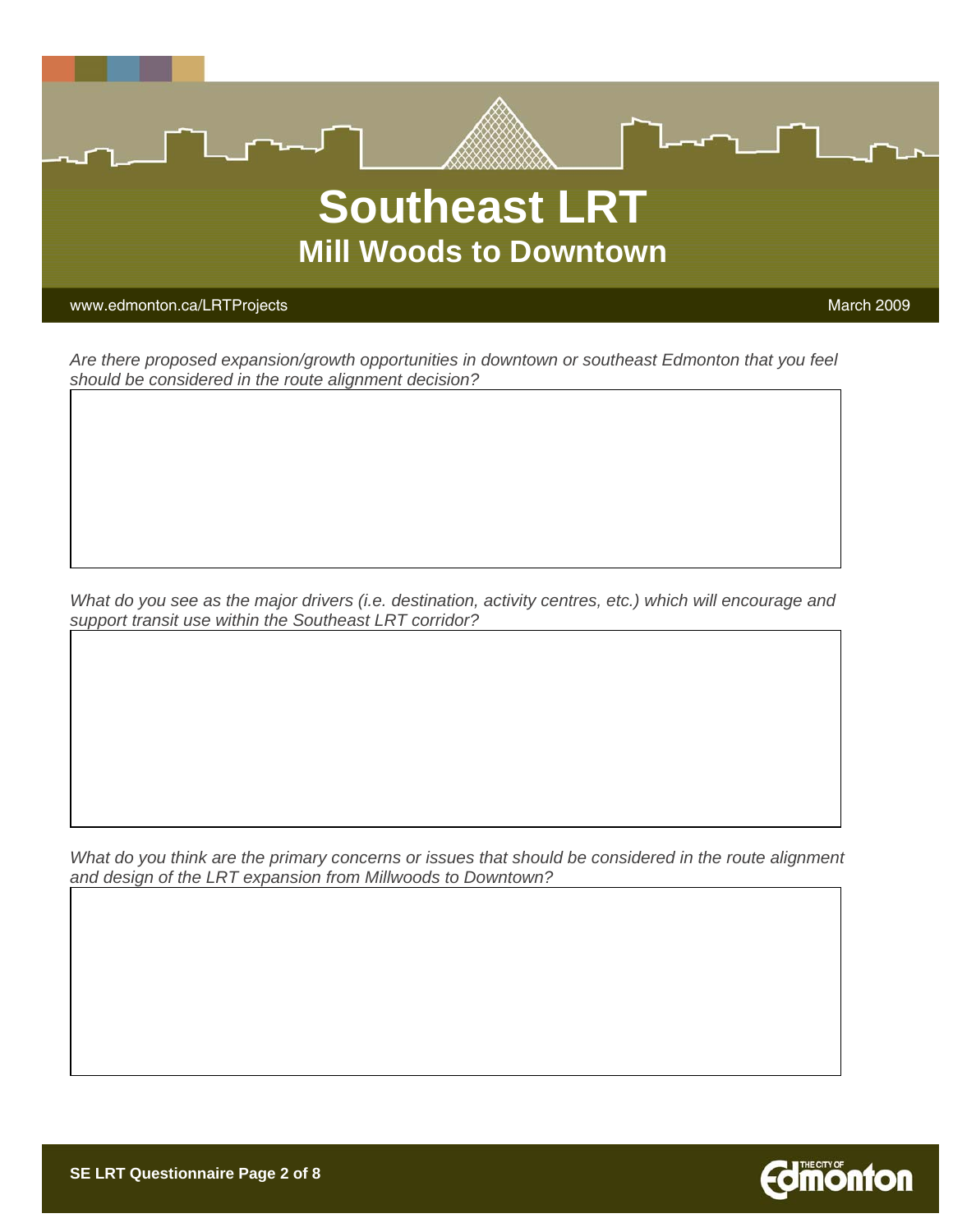## **Southeast LRT Route Options**

#### *High Level (CPR) route*

*From Mill Woods west on 28 Avenue/103 Street, then north onto the existing CPR right-of-way towards 82 Avenue and 103 Street. This route enters downtown by crossing the North Saskatchewan River via the High Level Bridge or the Walterdale Bridge corridor.* 



*What do you see as benefits to the LRT/transit system that would be offered by this option?* 

*What do you see as potential issues that would need to be explored with this option?* 

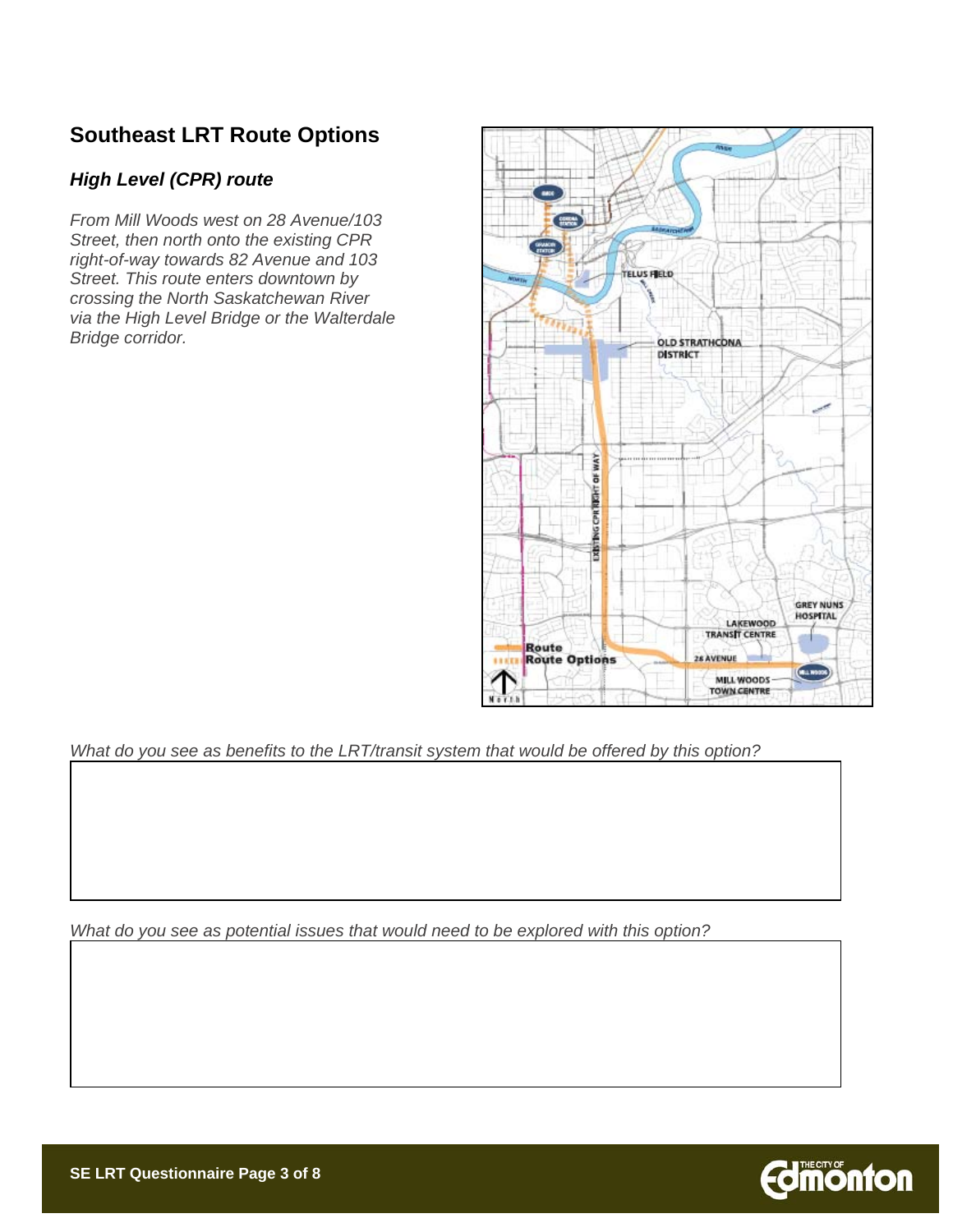*Are you aware of any local or specific community, business or institutional initiatives that would need to be considered in more detail with this option?* 

#### *High Level (Whyte Ave) Route*

*From Mill Woods north on 66 Street, continuing north on either the 83 Street/ 86 Street/ 76 Street corridor or 75 Street, then west on 82 Avenue. This route enters downtown by crossing the North Saskatchewan River via the High Level Bridge or the Walterdale Bridge corridor.* 



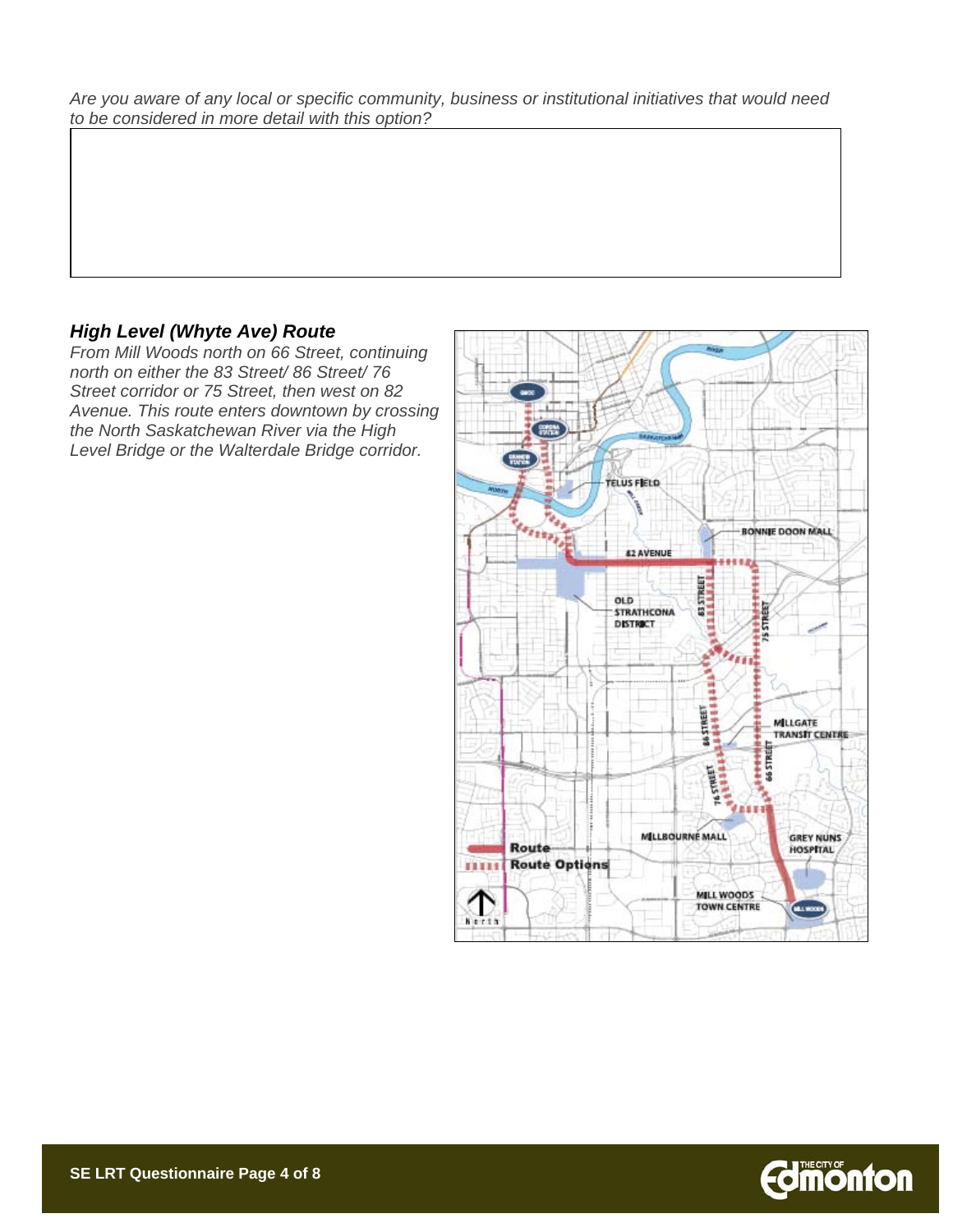*What do you see as benefits to the LRT/transit system that would be offered by this option?* 

*What do you see as potential issues that would need to be explored with this option?* 

 *Are you aware of any local or specific community, business or institutional initiatives that would need to be considered in more detail with this option?* 

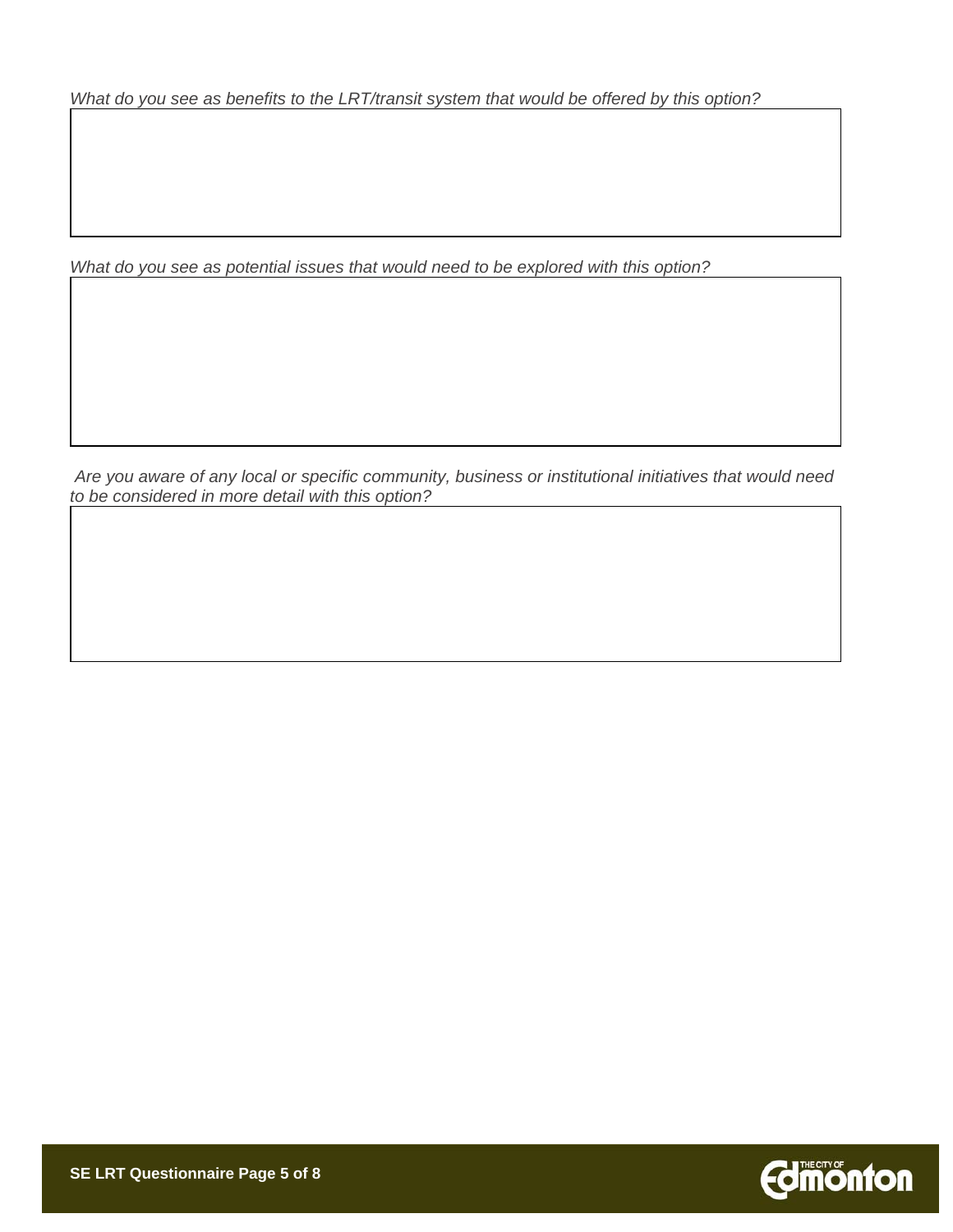#### *Connors Road Route*

From Mill Woods north on 66 Street, continuing north onto either the 83 Street/ 86 Street/ 76 Street corridor or 75 Street. From Connors Road to downtown across the North Saskatchewan River adjacent to the Cloverdale footbridge corridor.



*What do you see as benefits to the LRT/transit system that would be offered by this option?* 

*What do you see as potential issues that would need to be explored with this option?* 

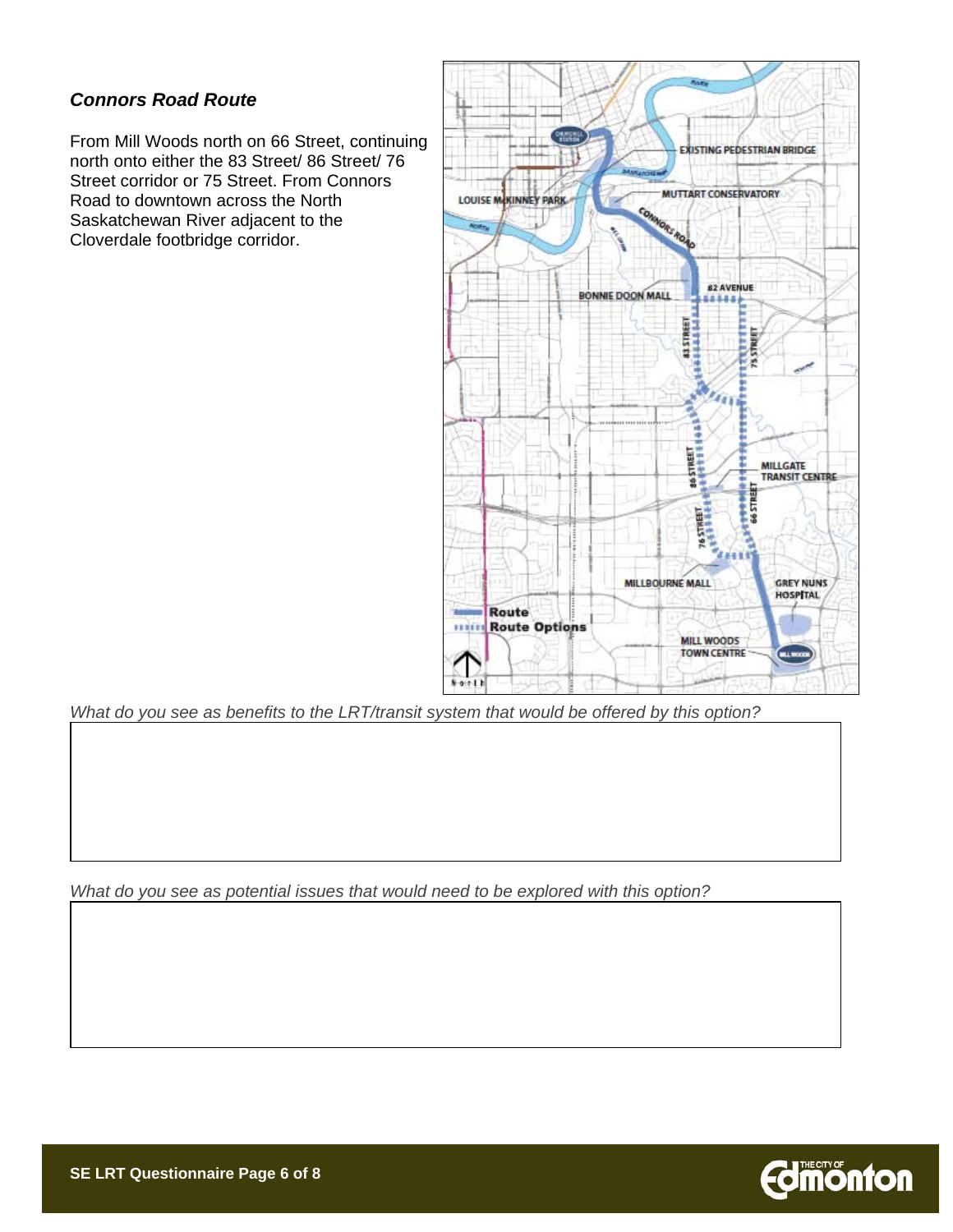*Are you aware of any local or specific community, business or institutional initiatives that would need to be considered in more detail with this option?*

#### *Dawson Bridge Route*

From Mill Woods north on 66 Street, continuing north on either the 83 Street/ 86 Street/ 76 Street corridor or 75 Street to 82 Avenue, then crossing the North Saskatchewan River via the Dawson Bridge corridor.



*What do you see as benefits to the LRT/transit system that would be offered by this option?*